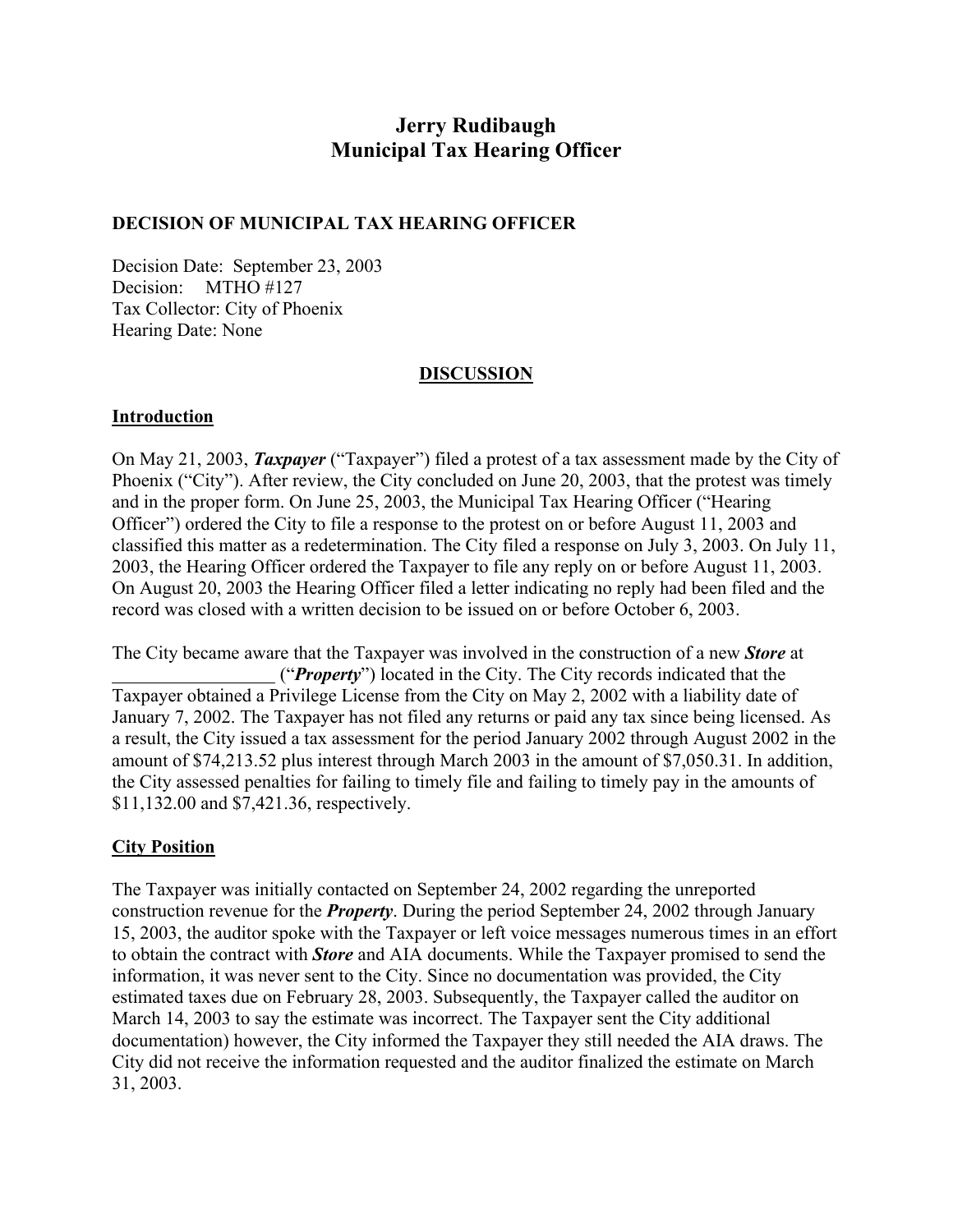Subsequently, the Taxpayer provided the AIA draws with its May 21, 2003 protest. The City reviewed the AIA draws provided by the Taxpayer and as a result recommended the tax due be revised from \$74,213.52 to \$38,118.32 plus interest. The penalties were reduced to \$5,717.76 for failing to timely file and \$3,811.84 for failing to timely pay. The City recommended the penalties be upheld since the Taxpayer was unable to confirm that any taxes had been paid to Cave Creek. In addition, the City asserted that the fact the Taxpayer initially obtained a permit and license in the City makes it clear that he was aware of the tax liability to the City.

### **Taxpayer Position**

The Taxpayer asserted that they initially thought the *Property* was located in Cave Creek and did not learn the project was located in the City until called by the City. The Taxpayer protested the total assessment amount of \$99,817.19 was excessive because the Taxpayer received no consideration for misunderstanding the property was located in the City and because no payments have been received by the Taxpayer on the project since June 18, 2002. The Taxpayer included the AIA draws with its May 21, 2003 protest. Based on the above, the Taxpayer requested the assessment be revised.

## **ANALYSIS**

The Taxpayer performed construction contracting for *Store* on the *Property* located in the City. The Taxpayer failed to report the contracting revenue to the City as required by City Code Section 14-415 ("Section 415"). Since the Taxpayer failed to provide the necessary documentation to the City, it was proper for the City to make an estimate of the contracting revenue for the Taxpayer. After the Taxpayer provided new documentation with its protest, it was proper for the City to review the documentation and recommend a revision of the tax due based on more accurate information. As a result, we shall grant the Taxpayer's protest to the extent it is consistent with the City's revised assessment.

The Taxpayer did not timely pay taxes or timely file tax returns. For those reasons, the City is authorized pursuant to City Code Section 14-540(b) ("Section 540(b)") to assess penalties. Those penalties can be waived if the Taxpayer can demonstrate reasonable cause for failing to timely file returns and failing to timely pay taxes. We can understand the Taxpayer being confused as to the municipality the *Property* was located. However, even after applying for a City Privilege License from the City on May 2, 2002, the Taxpayer still did not file any returns or pay any taxes. Further, there was no evidence presented to demonstrate that the Taxpayer had erroneously paid the taxes to another municipality. Based on the above, the Taxpayer has failed to demonstrate reasonable cause for failing to timely file tax reports or failing to timely pay taxes. Accordingly, the request to waive the penalties is denied.

# **FINDINGS OF FACT**

- 1. On May 21, 2003, the Taxpayer filed a protest of a tax assessment made by the City.
- 2. After review, the City concluded on June 20, 2003 that the protest was timely and in proper form.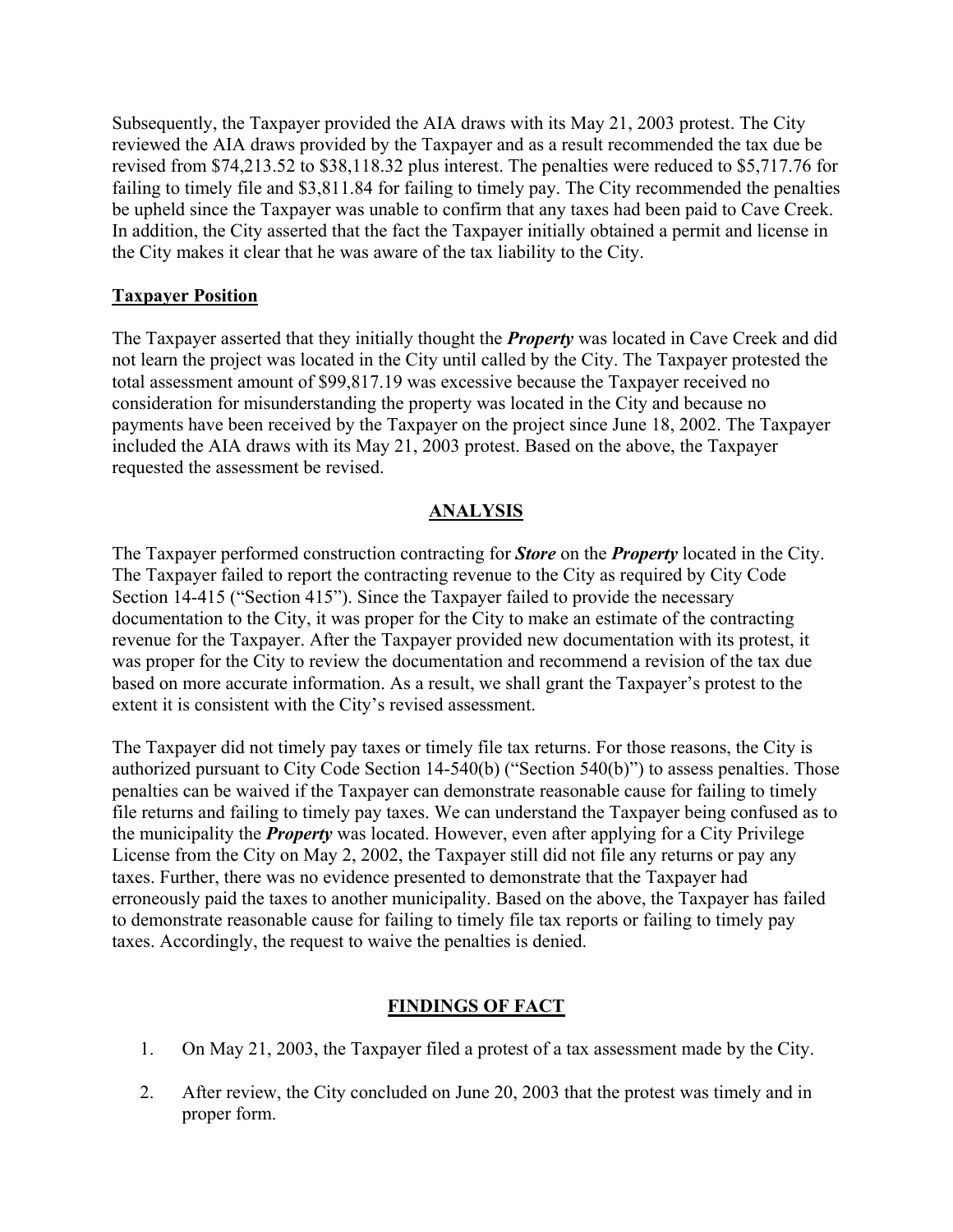- 3. On June 25, 2003, the Hearing Officer ordered the City to file a response to the protest on or before August 11, 2003 and classified this matter as a redetermination.
- 4. The City filed a response to the protest on July 3, 2003.
- 5. On July 11, 2003, the Hearing Officer ordered the Taxpayer to file any reply on or before August 11, 2003.
- 6. On August 20, 2003, the Hearing Officer filed a letter indicating no reply had been filed and the record was closed with a written decision to be issued on or before October 6, 2003.
- 7. The City became aware that the Taxpayer was involved in the construction of a new *Store* on the Property located in the City.
- 8. The City records indicated that the Taxpayer obtained a Privilege License from the City on May 2, 2002 with a liability date of January 7, 2002.
- 9. The Taxpayer has not filed any returns or paid any tax since being licensed.
- 10. The City issued a tax assessment for the period January 2002 through August 2002 in the amount of \$74,213.52 plus interest through March 2003 in the amount of \$7,050.31.
- 11. The City also assessed penalties for failing to timely file and failing to timely pay in the amounts of\$11,132.00 and \$7,421.36, respectively.
- 12. The Taxpayer was initially contacted on September 24, 2002 regarding the unreported construction revenue for the Property.
- 13. During the period September 24, 2002 through January 15, 2003, the auditor spoke with the Taxpayer or left voice messages numerous times in an effort to obtain the contract with *Store* and AIA documents.
- 14. The information was never sent to the City.
- 15. On February 28, 2003, the City estimated the taxes due.
- 16. On March 14, 2003, the Taxpayer called the auditor to say the estimate was incorrect.
- 17. The Taxpayer sent the City additional documentation, however, the City informed the Taxpayer they still needed the AIA draws.
- 18. The City did not receive the information requested and the auditor finalized the estimate on March 31, 2003.
- 19. The Taxpayer included the AIA draws with its May 21, 2003 protest.